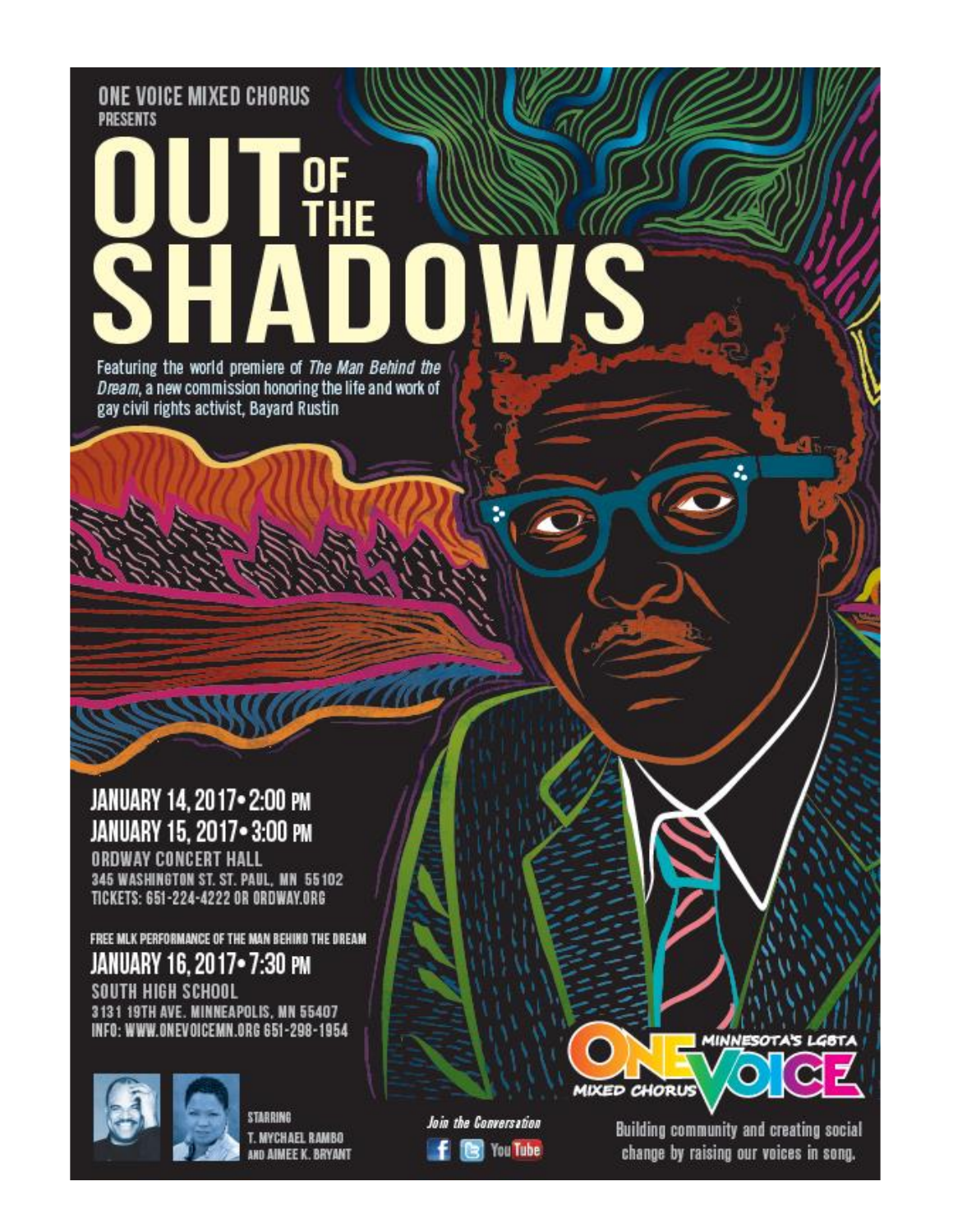# **WELCOME**



#### **From the Artistic Director**

Diving deeply into the music of **Out of the Shadows** has offered me the perfect antidote to the hateful political rhetoric of the past few months. As a mostly white chorus, we struggled with our role in performing a work so closely tied to the African American civil rights movement. In rehearsal, Steve and Vanessa assured us that there is plenty of work to do in calling to light the historic and present-day issues of racism and homophobia.

The timing couldn't be better and we are honored to share this concert, and Bayard Rustin's story, with you. May the music offer hope for the months ahead. May it inspire each of us not only to dream of a welcoming and inclusive world, but to shape those dreams into bold action.

"What is your dream? What do you march for?" - from *the Man Behind the Dream*

– Jane Ramseyer Miller

#### *Thank you from the Artistic Director to:*

- Steve Milloy and Vanessa German for the gift of your art, music and story.
- T. Mychael Rambo and Aimee K. Bryant for bringing this story to life with your voices.
- Walter Naegle (Bayard's partner) for photos, advice, encouragement and wisdom.

#### **From the Executive Director**



Welcome to Out of the Shadows and *The Man Behind the Dream*, which celebrates the life of openly gay African American civil rights activist Bayard Rustin. This new work is an anthem that calls us to continue creating social change in our community.

Reading the news can make it feel as though we're losing ground after the March on Washington and Stonewall, but Bayard's story and this music offer us the hope and strength we need to carry on.

Bayard had a close relationship with his grandmother. When he told her that he preferred the company of men, her response was "well, I suppose that's what you need to do." I too was blessed to have had a close relationship with my grandmother, Sophia. She was a strong ally and very supportive of my relationship with my husband. A year ago this weekend, we celebrated her 100th Birthday.

It's extraordinary to think these women born long before the civil rights and gay rights movements could be so affirming and visionary. Bayard's grandmother inspired him to be himself and to work for the change he sought in the world. My grandma taught me that, too. As we listen to this music together, let us support each other in the march ahead, in the battles still not won. Grandmother, grandchild, gay or straight, let us lift up our voices and carry on where Bayard left off. "Just like a tree that's planted by the water, we shall not be moved."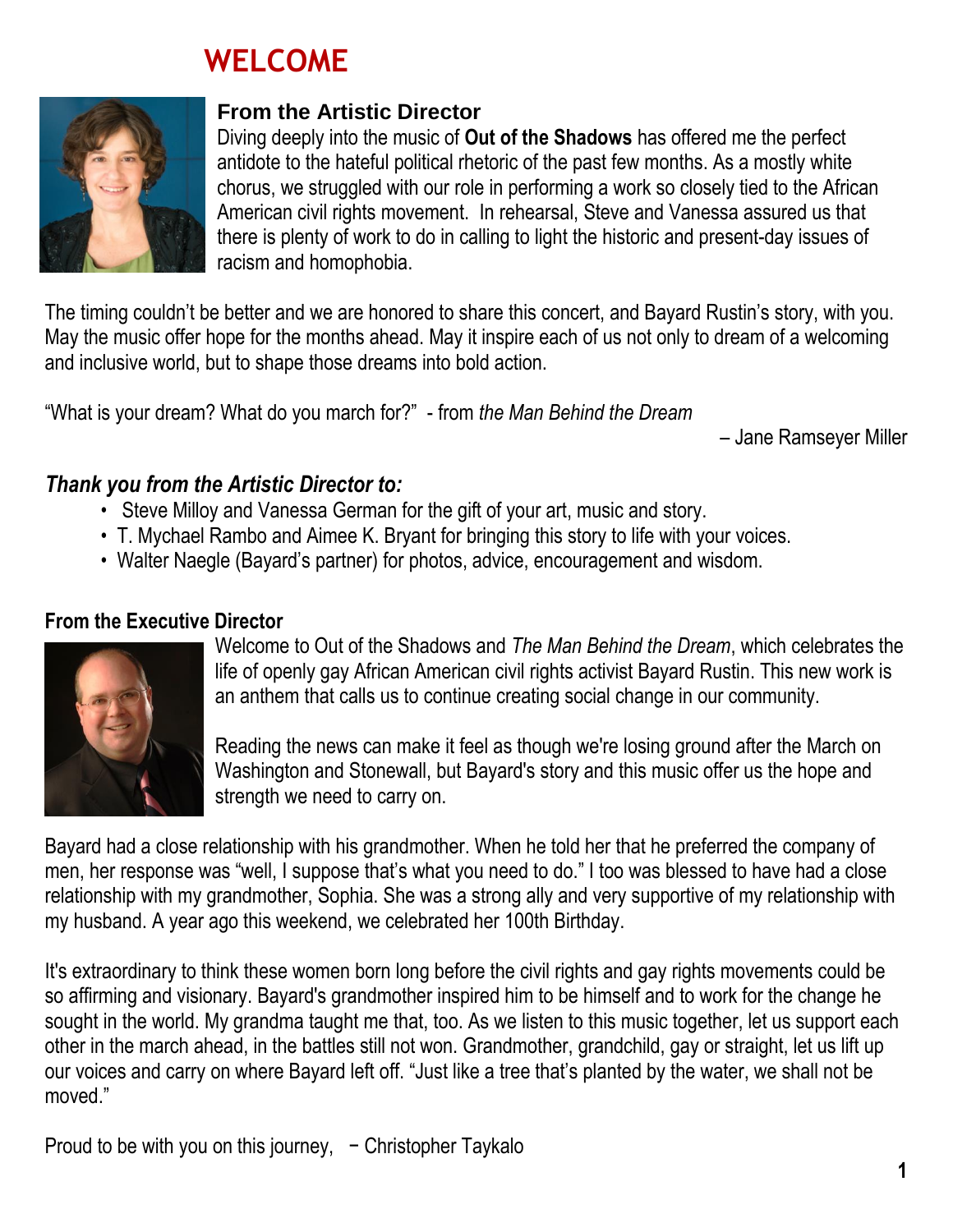

MINIESOTA'S LGBTA One Voice Mixed Chorus is Minnesota's only lesbian, gay, bisexual, transgender, and straight allies (LGBTA) chorus. Founded in 1988, One Voice has been "**building community and creating social change by** 

**raising our voices in song**" for 29 years. Known for their musical excellence, diverse programming, innovative collaborations, and deep commitment to community outreach, One Voice is the largest LGBT chorus in North America with 125 singing members ranging from ages 17 to 77, and nearly 50 non-singing "Fifth Section" volunteers. Under the direction of Artistic Director Jane Ramseyer Miller, the award-winning chorus inspires transformation through passionate, vibrant, and creative performances at concerts, during outreach tours and through their pioneering OUT in Our Schools program, now in its 17th year. One Voice has performed for thousands of people throughout the Twin Cities, Greater Minnesota and beyond, and is described by Chorus America as "**one of the region's best ensembles**."



One Voice Mixed Chorus is a member of GALA Choruses, a network of over 200 queer choruses across the world, with a mission of inspiring member choruses to change the world through song. Founded in 1982, GALA Choruses is the world's leading international choral association for gay, lesbian, bisexual, transgender and allied choruses. For more information visit www.GalaChoruses.org.

## **OUT in Our Schools**

Since 1999, One Voice has tackled the problem of bullying and homophobia in our communities through our interactive OUT in Our Schools program. Over the years, we have collaborated with over 50 Minnesota middle and high schools to provide positive LGBT role models and quality music partnerships culminating in joint concerts with our chorus and students performing together. Through this unique program we also support educators and administrators at each participating school with their work building understanding and respect for all.



OVation is the portable version of One Voice—an a cappella ensemble that brings One Voice's music and message almost anywhere. Since its founding in 2000, OVation has presented over 200 performances, reaching over 30,000 people in dozens of Minnesota communities, at choral festivals from coast to coast, and

internationally in Canada and Ireland. OVation performs at 20-30 community engagement events annually, in venues that have included the Minnesota State Fair, the Northern Voice Festival, the Minnesota Arboretum, TwinsFest, several Pride festivals, places of worship, and in partnership with organizations like RECLAIM!, the Aliveness Project, and Avenues for Homeless Youth. On July 2, 2016 they will make their fourth appearance at the quadrennial GALA Festival of GLBTQ choruses in Denver, Colorado at the Ellie Caulkins Opera House.

For information on booking this talented and entertaining ensemble for your party, sacred service, business, wedding, coming-out party, birthday bash, or other event, email OVation@OneVoiceMN.org.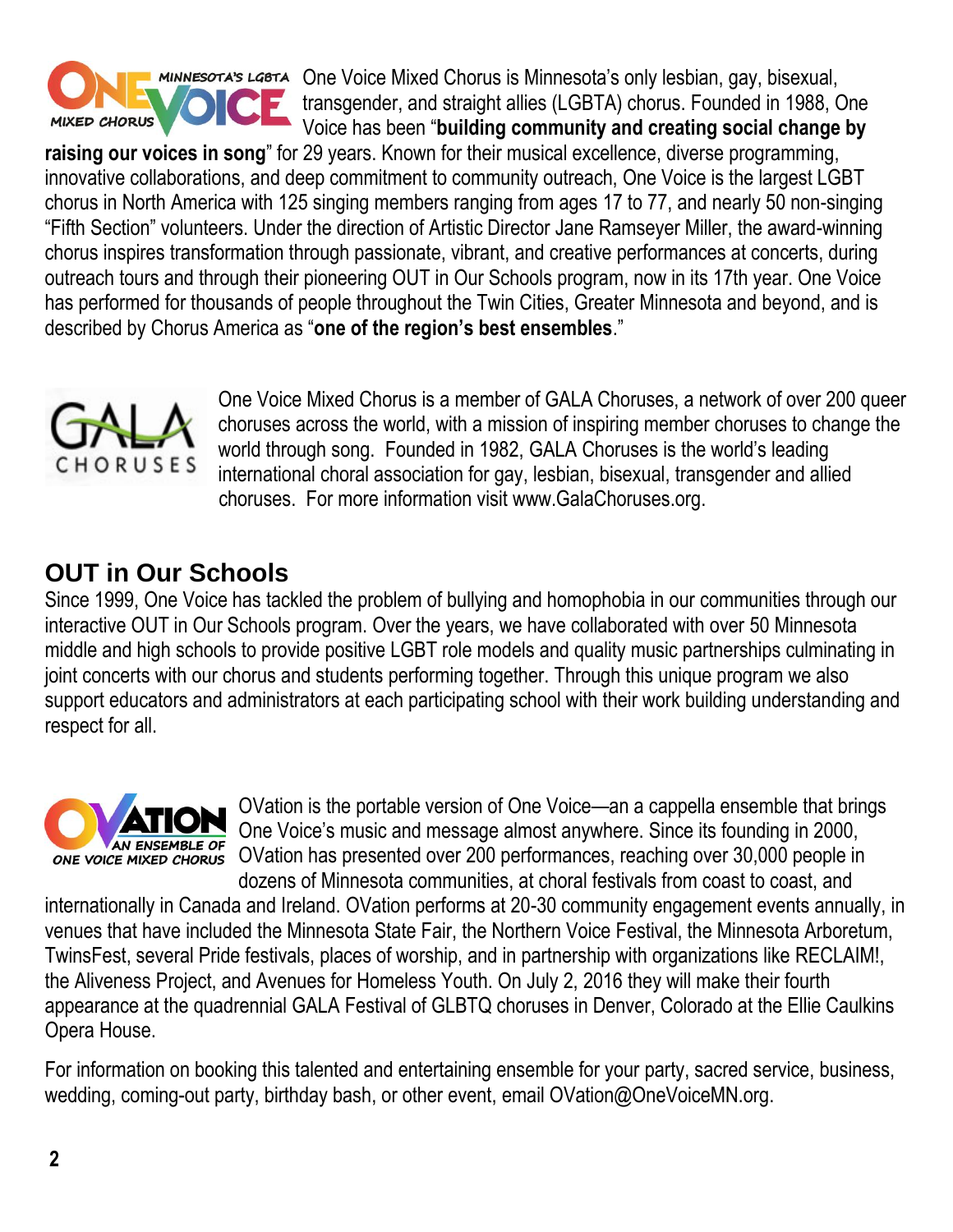# **Artistic Staff**



#### **Jane Ramseyer Miller, Artistic Director**

Jane Ramseyer Miller is in her 22nd year as Artistic Director for One Voice and also serves as Artistic Director for GALA Choruses, a national association of LGBT choruses. She holds Masters in Choral Conducting from the University of Minnesota and a BA in Psychology from the University of Waterloo in Ontario, Canada. She enjoys creative community collaborations and has created choral music with The Women's Cancer Resource Center, Shakopee Women's Correctional Facility, In the

Heart of the Beast, Kairos Dance Theatre, Mu Daiko, and Teens Rock the Mic among others. In 2008 she received the GALA Choruses Legacy Award for her conducting, innovative programming and commitment to community outreach. In 2010 she was awarded the ACDA VocalEssence Award for Creative Programming and the ACDA Minnesota Advocate for Choral Excellence (ACE) Award.



#### **Mindy Eschedor, Accompanist**

Mindy Eschedor is an active Twin Cities collaborative pianist whose engagements regularly include vocal coaching/accompanying, chamber music, and theater work. She has performed with such companies as the Ordway Center for Performing Arts, Nautilus Music-Theater, Guthrie Theater, Chanhassen Dinner Theatres, Interact Theatre, Theater in the Round, Skylark Opera, and Minneapolis Musical Theater. Mindy is a Music Director for Nautilus' Wesley Balk Opera/Music-Theater Institute, and a frequent

artist on the *Rough Cuts* series. Mindy was Principal Staff Accompanist at MacPhail Center for Music from 1999-2010 and currently serves as choral accompanist at the University of St. Thomas and Robbinsdale Armstrong High School.



#### **Gary Ruschman, OVation Music Director**

Kentucky native Gary Ruschman is an in-demand performer, conductor, and composer, with singing credits ranging from rock bands to the Prague Choral Festival, Saint Paul Chamber Orchestra, American Bach Soloists, and *A Prairie Home Companion* and was a member of renowned vocal ensemble *Cantus* for a decade. A co-recipient of Chorus America's 2011 Education and Community Outreach Award, his educational work has also included in-school programs for San Francisco Opera,

Portland Opera, and most recently Minnesota Opera, where he was commissioned to create a new children's opera for the Nobles County Integration Collaborative in Worthington, Minnesota. On the podium, Ruschman has recently led performances of Blue Waters Brass, Bach Society of Minnesota's *Bach with Friends* baroque retreats, and was chorusmaster for Twin Cities Early Music Festival's 2015 production of Gluck's *Orfeo*. Gary currently serves as Director of Music at St. Timothy Lutheran Church in Saint Paul, and is a 2016-17 recipient of a Faith Partners composing grant from the American Composers Forum.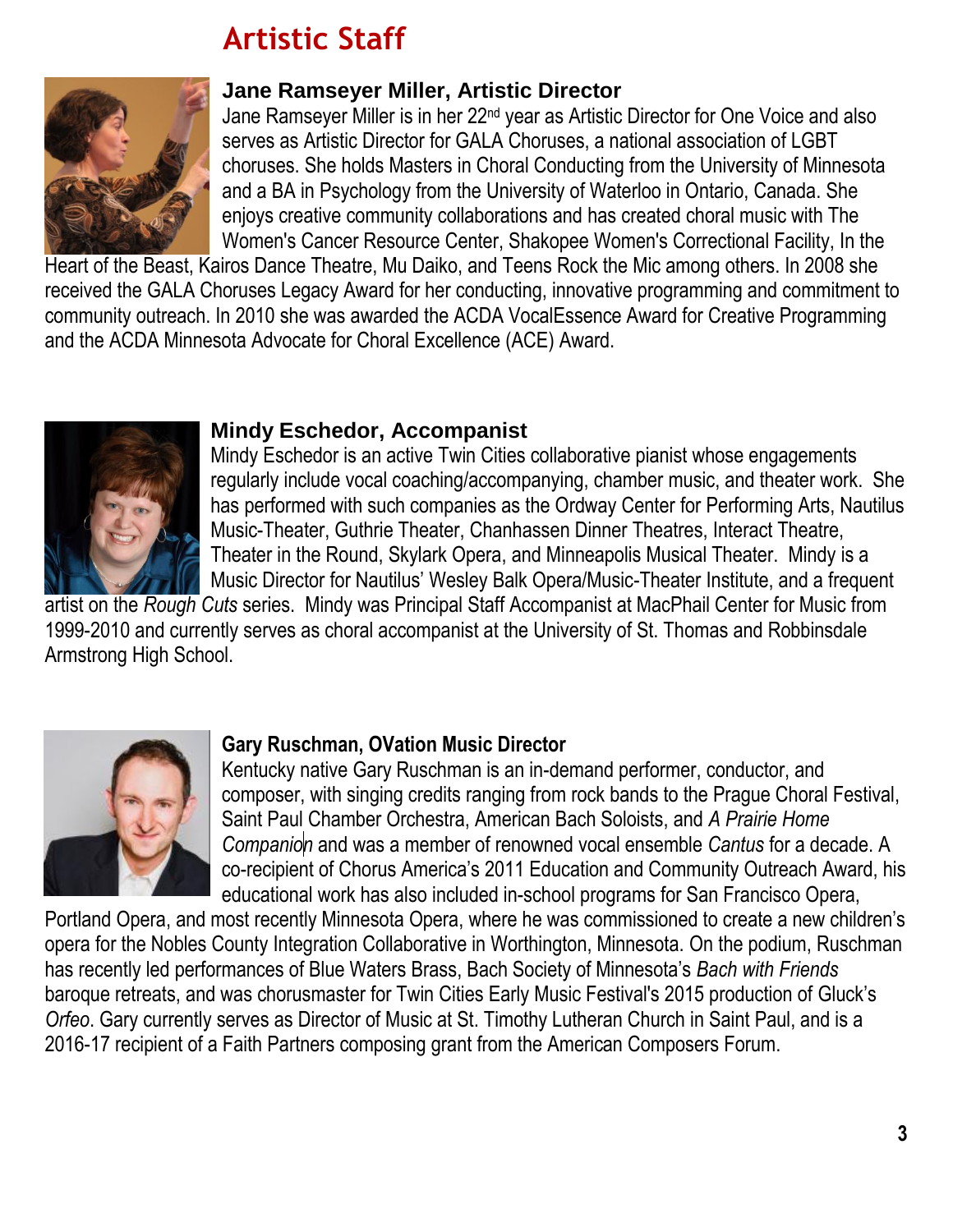# **ONE VOICE 2017 LOOKING AHEAD!**

On March 18th One Voice welcomes New York City's Well Strung, a very gay, very awesome singing string quartet. This concert also features a new commission for One Voice and string quartet with poetry by Sierra DeMulder and music by George Maurer.

Plan to purchase the premium \$100 tickets and enjoy a private reception with Well-Strung!



And you won't want to miss our gender-bending *Pirates of Penzance* performed on Raspberry Island over Pride weekend 2017. See you in the audience!

#### **Take One Voice Home with You!**

One Voice recordings are on sale in the lobby. Support the chorus and take home a CD! Recordings are also available for purchase on Amazon, iTunes or OneVoiceMN.org.

 Sign up at the One Voice table in the lobby to order your recording of *The Man Behind The Dream*.

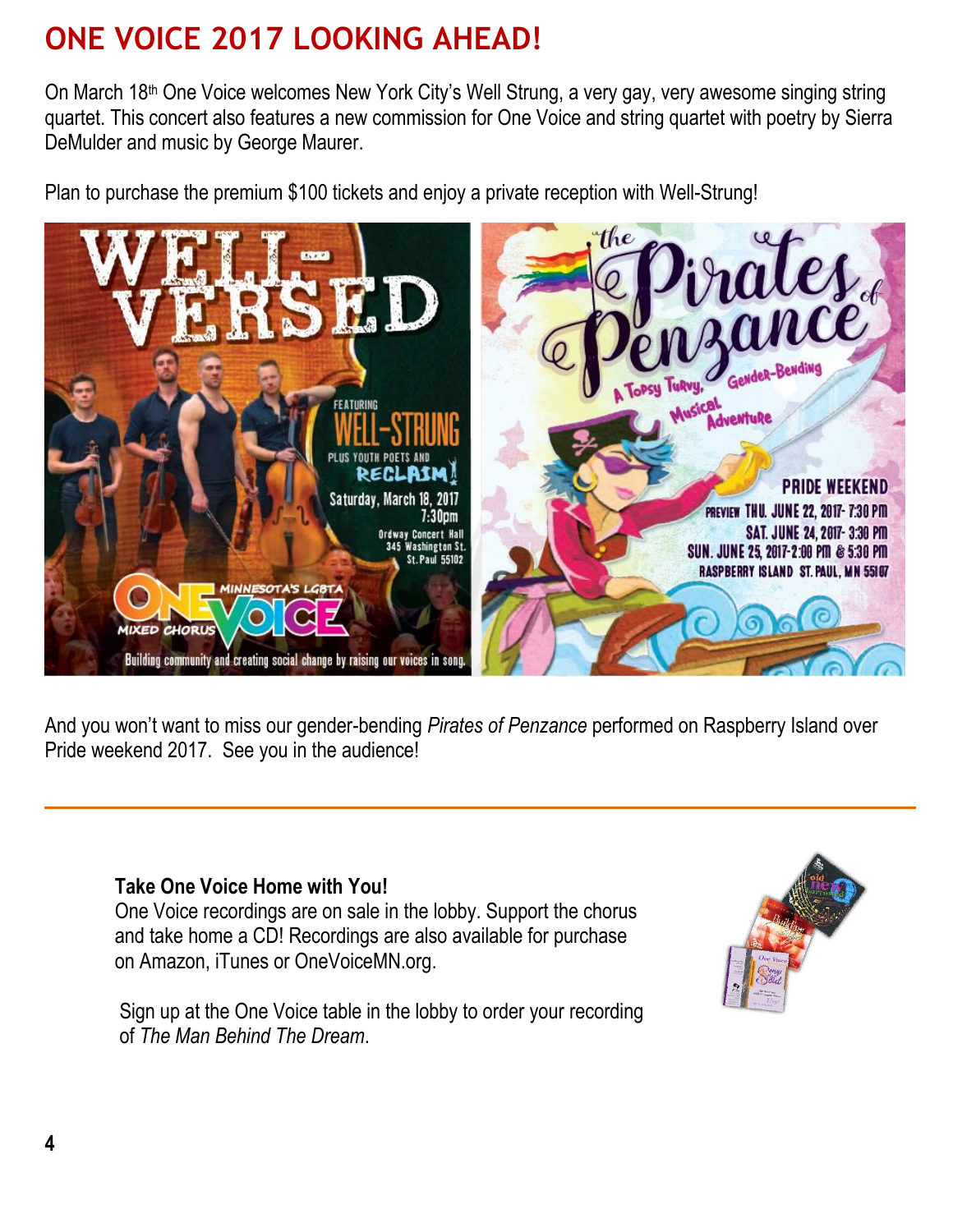## **About** *The Man Behind The Dream*

The idea of writing this work has been in my head for quite some time now. Bayard Rustin's role in the civil rights movement has largely been ignored in history due to the fact that it exposes some truths in America's past that many people would rather ignore or keep hidden. The election of Barack Obama as the United States' first black president in 2008 and the advances of LGBTA rights in America have brought these truths to the foreground. They cannot be ignored anymore. It is my hope that this work sheds some light on a man who helped shape the civil rights movement and show that there are ways to advance a just cause without violence. **Example 20** Steve Milloy

October 21, 2016

An activist, Quaker, organizer, orator, athlete, singer, gay man and poet, Bayard Rustin was a true Renaissance Man. His story has inspired me for over 20 years and I was thrilled when Steve Milloy approached me with the idea of writing an oratorio about Rustin's life. Together we have joyously labored for two years to give birth to *The Man Behind the Dream.* It has been a privilege to create this story with such gifted artists as Steve and Vanessa, along with other song-lyric writers. May the music offer hope for the months ahead. May it inspire each of us to shape our dreams of a welcoming and inclusive world into bold action!

*-* Jane Ramseyer Miller, Artistic Director

#### **Singer reflection from the One Voice Northern Minnesota Tour**

We began this season with discussions about how we, as a mostly white chorus, could present this story and music with sensitivity and authenticity. Since the election we are beginning to understand what it means to stand up against bigotry, racism, homophobia, xenophobia and misogyny in our time. And this music is speaking directly to us; it is our responsibility to tell this story. We must stand together united against hate and fear. This is how we move forward. This is how we move forward.  $\blacksquare$  Dylan Croeker,

One Voice Tenor

One Voice Mixed Chorus is grateful for the generous support of our friends who helped sponsor the commission of *The Man Behind the Dream*.

#### **COMMISSION SPONSORS**

Sharon McDonald John Sullivan

#### **COMMISSION CO-SPONSORS**

Dr. Tom Knabel and Kent Allin Roberta Parnell Dr. Jennifer F. Martin Carla and Stephanie Peck Mary McDougall and Colleen Watson James and Susan Roth

Katrina Johnson and Anita Wheeler Jane Ramseyer Miller and Susan Haugh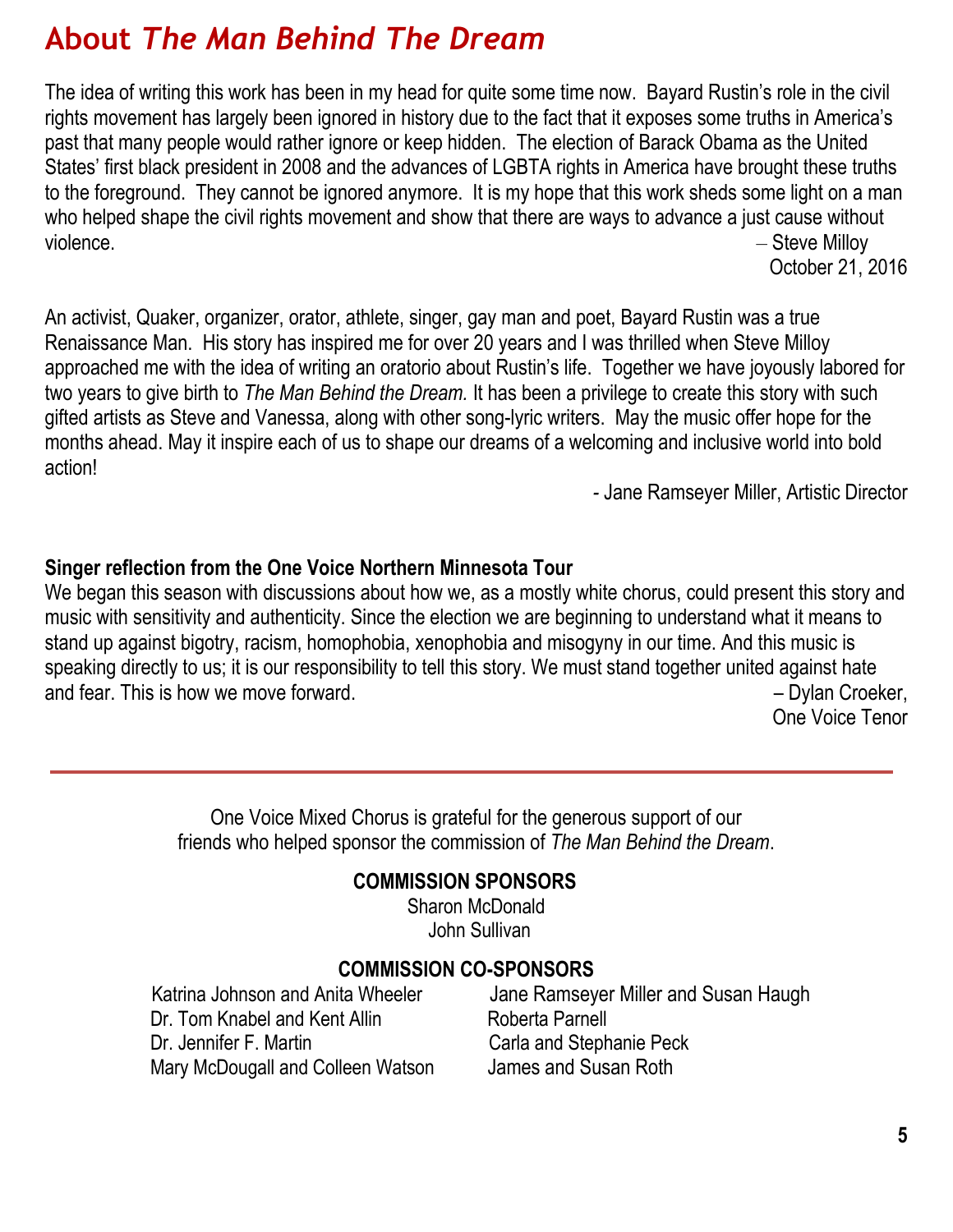# **GUEST ARTISTS**

#### **Steve Milloy, Composer**

Music Director of the Martin Luther King Coalition Chorale and Artistic Director of the DiverseCity Youth Chorus in Cincinnati, Ohio, Steve Milloy (b. 1965) has spent over three decades coaching and directing singers in schools, churches, theaters, and concert stages across the Midwestern United States. He has performed in many venues: theme parks, entertaining troops overseas, TV and radio, and singing with the acclaimed a cappella octet, Pieces of 8. Steve has been commissioned to compose or arrange pieces for dozens of church & community choruses in the US and UK. He has worked at the keyboard and/or on the podium with choruses and theater troupes in St. Louis, Indianapolis, and Cincinnati. With Dr. Charles Beale he co-authored the books "Popular Voiceworks 1 and 2" for Oxford University Press. Steve received a BA in Music from Miami University and a MM in conducting from the University of Cincinnati/College-Conservatory of Music.

#### **Vanessa German, Librettist**

Vanessa German is an award-winning multidisciplinary artist based in the Homewood community of Pittsburgh, PA. Her mother is a renowned fiber artist who raised her children to make things and create their own stories and entertainment. "We grew up with the ingredients to make 'stuff'... and most importantly, fully realized faith in our imaginations." Vanessa has pioneered a performance style called "Spoken Word Opera," which brings all of the drama and theatricality of traditional opera to intimate performances and contemporary themes through a dynamic hybrid of spoken word poetry, hip hop, storytelling, music and movement. Recent performances include TEDx Harvard, TEDx MIT, and TEDx Pittsburgh. As a member of the inaugural 2009/2010 class of fellows at the August Wilson Center of African American Culture, she created "root," a spoken word opera. Vanessa is also the subject of the documentary film *Tar Baby Jane*.

#### **Aimee K. Bryant, Story-Guide**

Aimee K. Bryant has appeared on many stages throughout the Twin Cities and across the nation since graduating from Howard University, and was named Best Actress of 2015 by City Pages. She most recently portrayed Aunt Sarah in Park Square Theatre's production of *Nina Simone: Four Women*; Gail in Children Theatre Company's production of *Akeelah and the Bee*, which toured Washington D.C.; various characters in Pillsbury House Theatre's production of *The Gospel of Lovingkindness*; Mother Nature in Theatre Forever's production of *The Nature Crown*; and Celie in Park Square Theatre's production of *The Color Purple*. Aimee is also a teaching artist and songwriter. Her original music can be heard on her debut album "Becoming."

#### **T. Mychael Rambo, Story-Guide**

T. Mychael Rambo is well known as an actor and vocalist receiving high marks for his contributions as a residency artist/educator and affiliate professor/recruitment coordinator at the University of Minnesota in the School of Theatre Arts and Dance, a motivational speaker, community organizer and a committed community volunteer. Additionally, he is an artist in residence for the Minnesota State Arts Board, VocalEssence, Minnesota Opera-Opera Ventures Young Audiences and COMPAS teaching classes and workshops in improvisation, creative dramatics, theatre, voice, and creative writing. For the Minnesota State Arts Board he has participated in residencies with rural communities around the five state region and developed diverse artist collaborations with artists in Wells, Minnesota and artists throughout St. Paul and Minneapolis. He has been a regular artist in residence at St. Paul Central High School for almost two decades. As a volunteer, he works closely with the Urban League, African American Family Services, Amicus, American Red Cross, Minnesota AIDS Project (former Board Member), Turning Point, and Minnesota Department of Corrections.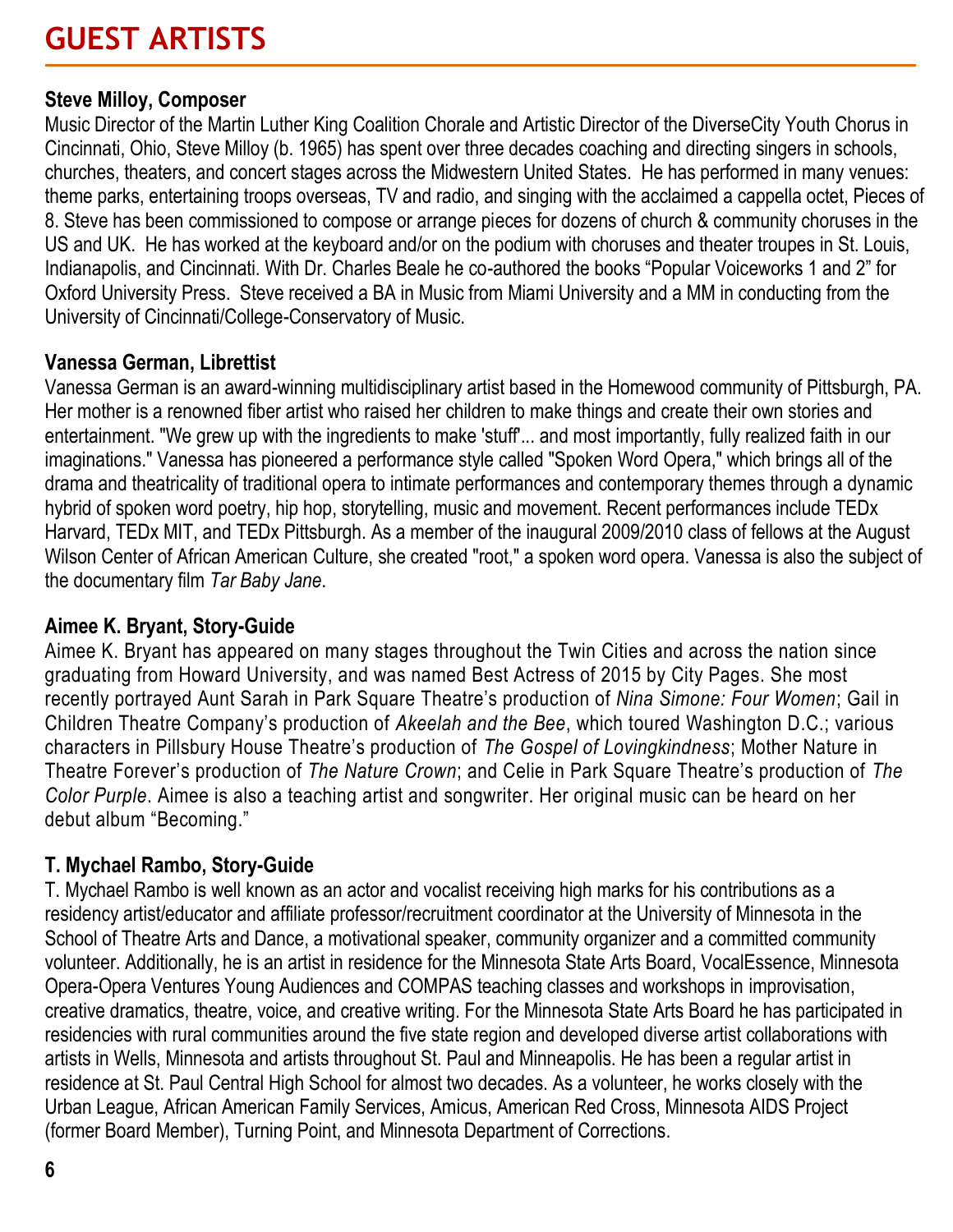**Central Mixed Voices** is the largest of the auditioned ensembles at Central High School, consisting of 60-80 tenth through twelfth graders. They perform on the music department concerts, in festivals and tours, and large group contests. Many of the singers have participated in Ordway Honors, Solo & Ensemble Contest, and the MMEA Allstate choirs. They have participated in outreach programs with VocalEssence, One Voice Mixed Chorus, Minnesota Chorale, Oratorio, Cantus, Minnesota Composers Forum, the University of Minnesota, and Kantorei. Central is the oldest continual high school in the state. It hosted Minnesota's first Gay/Straight Alliance and is consistently ranked among the nation's Best High Schools. Culturally and economically diverse, 40 languages are spoken in students' homes.

#### **Martha Graber, Conductor**

Martha Graber received her BME from Illinois Wesleyan University, her MM in choral conducting from University of Minnesota, has soloed throughout the Twin Cities, and has taught sixteen years at Central. Martha and husband Dale have three daughters - all were Martha's students, are currently teachers and have formed the band Spin Ster.

#### **ONE VOICE PERSONNEL**

- Artistic Director **Artistic Director** Jane Ramseyer Miller Executive Director **Christopher Taykalo** Accompanist Mindy Eschedor Assistant Director **Erik Peregrine** Rehearsal Accompanists Stephen Swanson, Emily Urban OVation Music Director Gary Ruschman Operations Coordinator Alicia Pedersen Office Assistant **Jen Rivera** Ad Sales Tom Becker, James Gottfried, Christopher Taykalo, Dick Van Deusen Bookkeeper John Whalen Graphic Design Tony Horning Rehearsal Recordings Paul Pederson **ARTISTS**  Bass Guitar **Jay Young** Drums Sarah Johnson Guitar Maja Radovanlija Winds **Pete Whitman** Keyboard **Kymani Queen**
- 

#### **CONCERT PERSONNEL**

Production Manager **Anne Hodson** Stage Manager Cathy VanDanacker ASL Interpreter Carlos Grant Braille Programs **Jennifer Dunnam** Program Coordinator **Jen Rivera** 

Percussion Danielle Boor, Susan Haugh, Kelli Heckman, JD Stocksett, Tracy Villinski Slide Show Design Cece Martin, Jane Ramseyer Miller OVation Will Drew, Jo Fear, Ashley Hannahs, Kate Lynn Hibbard, Michael Lee, Christopher Rife, Anna Schultz, Dutch Van Haaften, Becky Warren

Stage Assistants Lynn Holden, Ross Mumford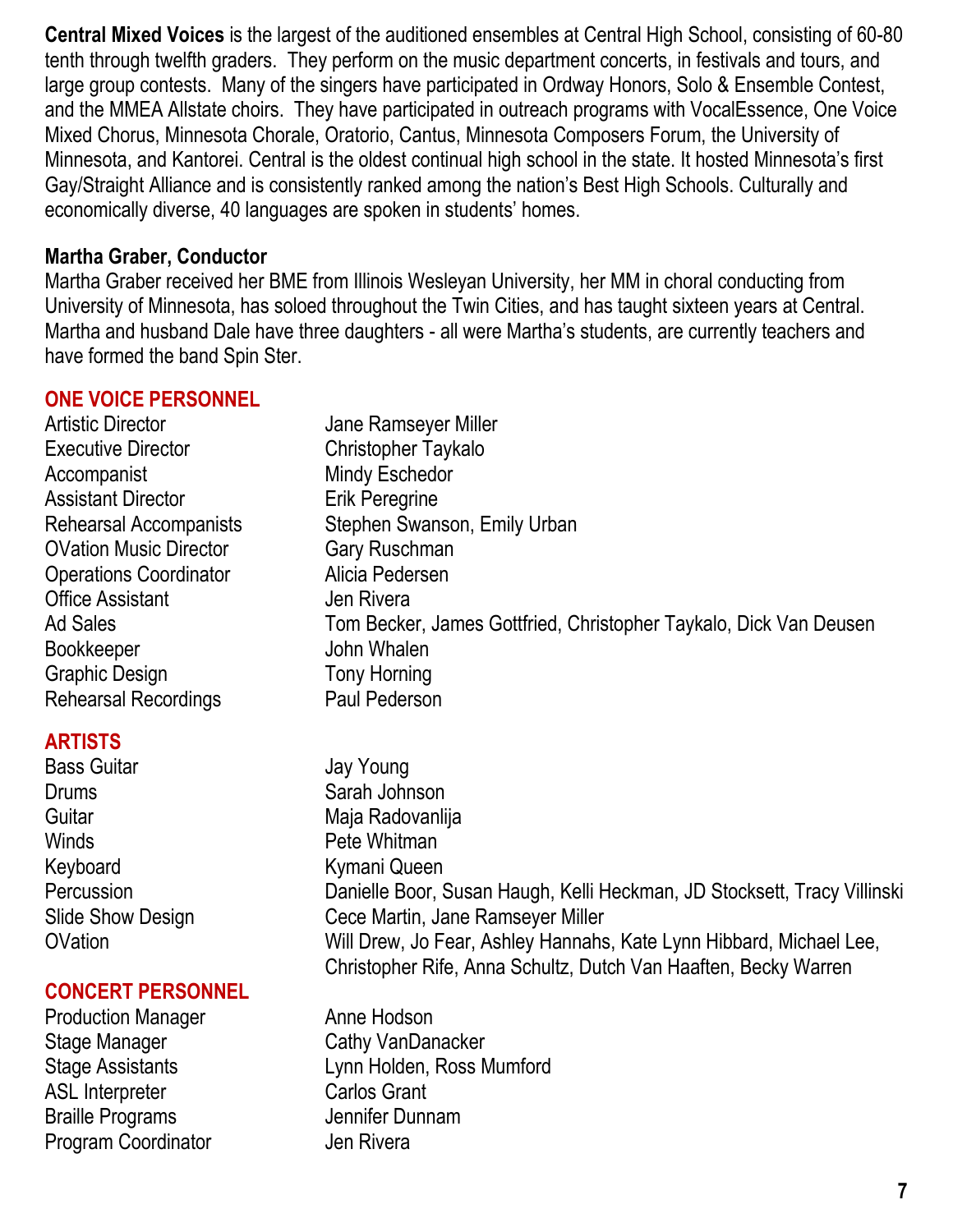# **CONCERT PROGRAM**

*Please turn off cell phones and other electronic devices that make noise. No photos or video allowed during the performance. Thank you.*

## **SET ONE**

#### **Wade In The Water**

Traditional Spiritual, arr. by Rosephanye Powell Soloist: Jasmine Scott

**Take The "A" Train** Music and lyrics by Billy Strayhorn, arr. by Kirby Shaw Solo: Zoey Schultz

#### **City Called Heaven**

Traditional Gospel; arr. by Josephine Poelinitz Soloists: Jay Kurvers (Sat), Saylem Olberg (Sun)

## **Sisi Kushangilia (**We will be Glad)

Central Mixed Voices – Central High School Music and lyrics by Victor C. Johnson Conducted by Martha Graber Translation: *We will dance. We will sing. We will be glad.* 

#### **Gamaya**

Central Mixed Voices – Central High School Music by Paul Rudoi, text from Brhadaranyaka Upanishad Conducted by Martha Graber

Translation: *From untruth lead me to Truth. From darkness lead me to Light. From death lead me to Immortality. Om Peace, Peace, Peace.*

#### **Seven Last Words of the Unarmed**: **III. Amadou Diallo**

*A setting of the last words of unarmed black men killed by the police* Music by Joel Thompson Solo: Steven Milloy

#### **MLK**

U2, arr. Bob Chilcott Featuring OVation. Solo: Becky Warren

**Music In Me Singing** Music by Ysaye M. Barnwell, lyrics by Robert Malbin SATB arr. by Jane Ramseyer Miller

#### **A Change Is Gonna Come**

Music and lyrics by Sam Cooke, arr. by Jay Althouse Soloists: Anita McColley & Will Drew

### **INTERMISSION**

## **Take One Voice Home With You!**

One Voice recordings are on sale in the lobby. Support the chorus and take home a CD! Recordings are also available for purchase on Amazon, iTunes or OneVoiceMN.org

Sign up at the One Voice table in the lobby to order your recording of *The Man Behind The Dream*.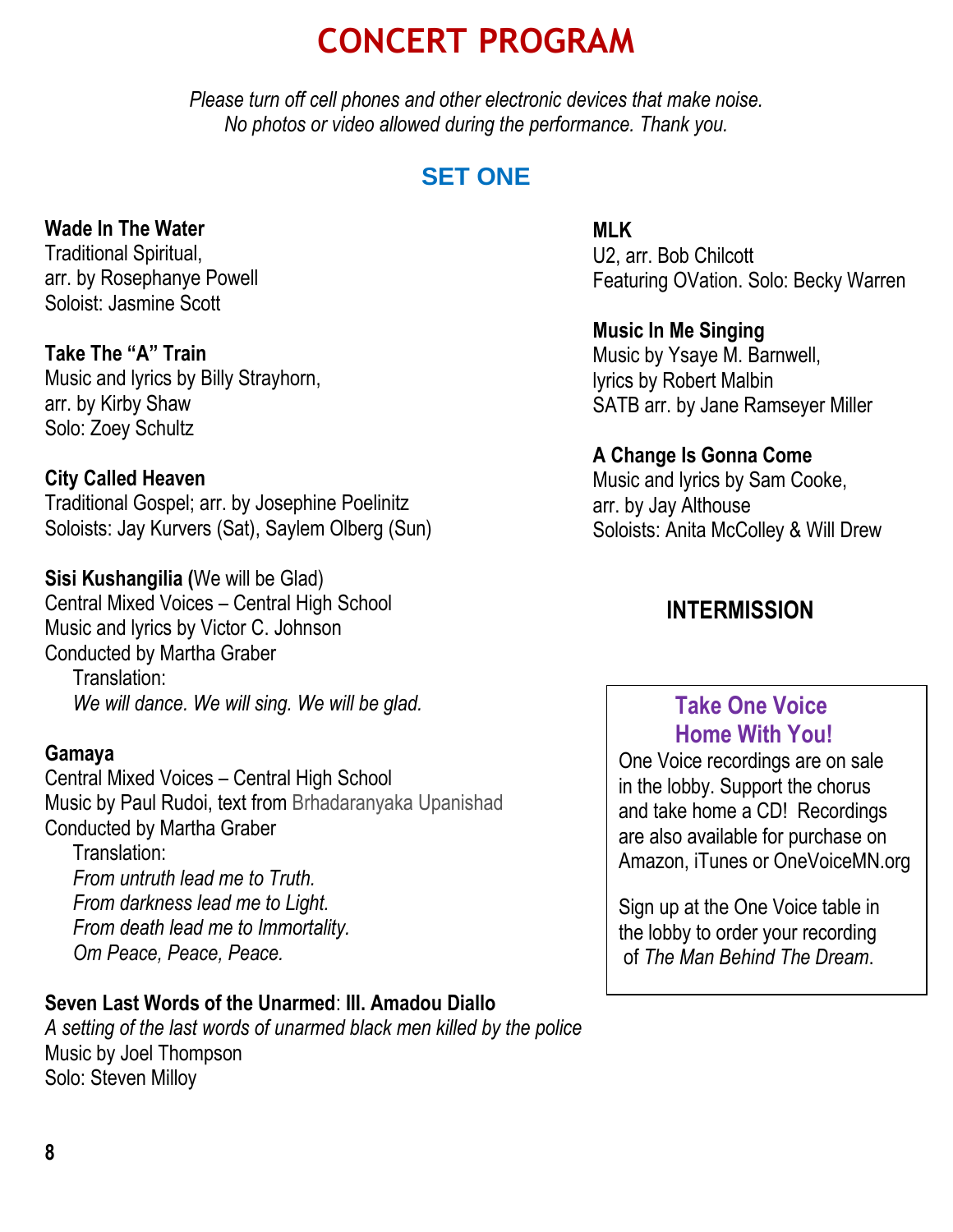## **SET TWO**

#### **THE MAN BEHIND THE DREAM**

*(Please hold applause until the end of the piece)* World Premiere performance commissioned by One Voice Mixed Chorus honoring the life and work of gay civil rights activist Bayard Rustin.

Story-Guides: T. Mychael Rambo and Aimee K. Bryant

All music composed/arranged by Steve Milloy unless otherwise indicated

Conceptual design by Steve Milloy and Jane Ramseyer Miller

Story libretto by Vanessa German

Additional lyrics by Norman Welch, Bruce Preston and David Major

**The Man Behind the Dream** Lyrics by Bruce Preston

**I Have A Dream**  Quartet: Dylan Croeker, Michael Lee, AP Hopper, MJ Zappa

**Black Boy Born** Lyrics by Vanessa German

**Lift Every Voice and Sing** Music by J. Rosamond Johnson, Lyrics by James Johnson Arr. by Steve Milloy

**Beautiful Boy** Lyrics by Vanessa German

**Blessed are the Ones of Peace**  Aylesbury Hymn Tune, lyrics traditional Adapted by Jane Ramseyer Miller

**Love Dream** Lyrics by David Major & Norman Welch

**Stick in the Wheel** Lyrics by Norman Welch

**Rainbow 'Round My Shoulder** African-American work song, arr. by Steve Milloy

**You Don't Have to Ride Jim Crow** Traditional Spiritual, arr. by Steve Milloy Lyrics by Bayard Rustin (and others)

**Spiritual Medley** Traditional spirituals, arr. by Steve Milloy

**March on Washington** Text by Vanessa German

**We Shall Not Be Moved**  Traditional protest song, arr. by Steve Milloy Soloists: Cathie Dalton, Emily Smith

**We March On** Lyrics by Bruce Preston & Vanessa German

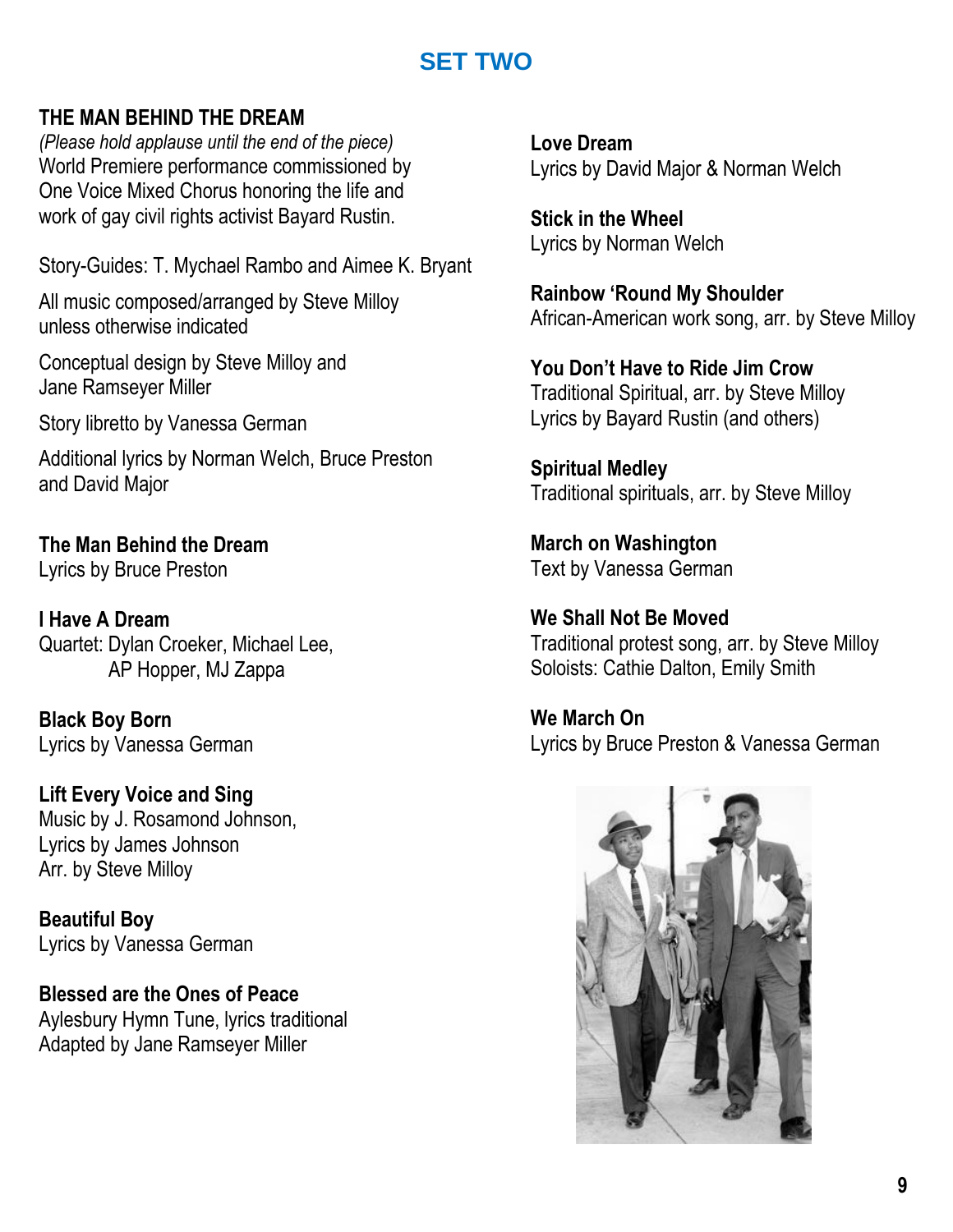## **MEMBERS & COMMITTEES**

#### **BOARD OF DIRECTORS**

 Paul Halvorson Chair James Roth Vice Chair Lee Silverstein Treasurer James Gottfried Secretary Tom Becker Member At-Large Katrina Johnson Member At-Large Abbey Martin Member At-Large Justin Martin Member At-Large Colleen Watson Member At-Large

#### **Thank You to Our Committee Volunteers**

We are fortunate to have many dedicated individuals who generously volunteer their time and skills in service to One Voice. Many thanks to each member of our board of directors and the following chorus committee chairs: Development – Colleen Watson, Finance – Julia Reed, Leadership & Governance – Justin Martin, Marketing – Dick Van Deusen, Membership & Diversity – Anna Schultz, Music – Jane Ramseyer Miller, Human Resources – Mary Nienaber, and Production – Sherrie Luetgers

#### **Be the Change ‒ Join Our Leadership Team!**

We are seeking talented professionals who are passionate about One Voice's mission and music to join our leadership team as board and committee members. Contact Christopher Taykalo at: ExecutiveDirector@OneVoiceMN.org (or) 651.298.1954.

#### **Join One Voice on Stage!**

Auditions for our spring 2017 season will be held on Tuesday, January 24 *by appointment*. Please note that we mostly have openings for tenor and bass voices. Soprano and alto openings are very limited. Sign up at the One Voice table in the lobby to get an audition reminder by email or call the office to receive more information. One Voice rehearses on Monday nights. For a complete performance schedule, volunteer, and audition information visit www.OneVoiceMN.org (or) call 651.298.1954.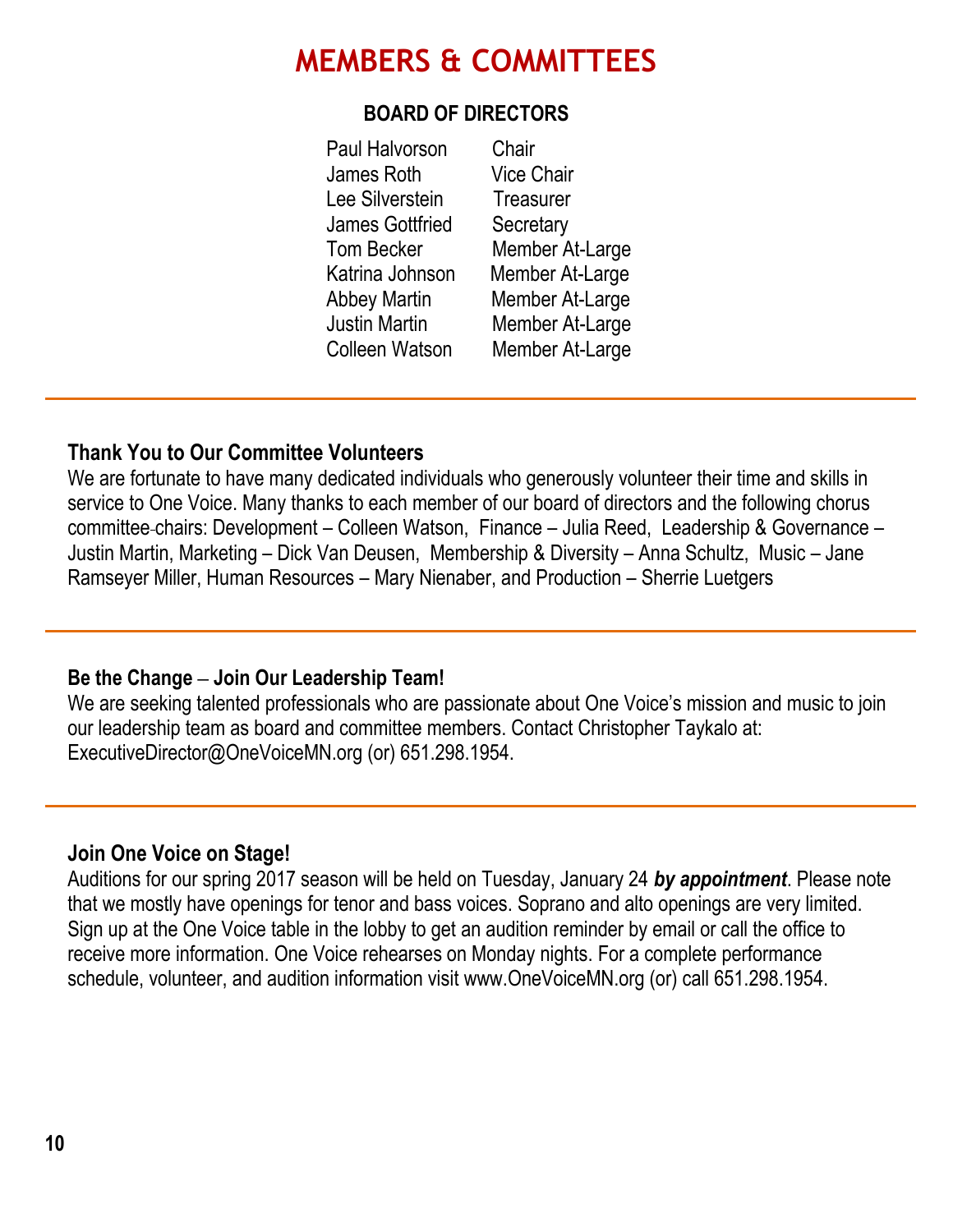## **ONE VOICE MEMBERS**

# On Leave

♪ Section Music Leader

- OVation Ensemble
- **+** Section Representative

#### **Soprano**

Britt Abel # Martha Bentley Cathy Dalton Kristen English Marisa Geisler ♪ Cheryl Hornstein Vicki Janisch-Tri

#### **Alto**

Sharon Barnd Barbara Beacham Danielle Boor ♪ Sue Campbell Beth Desotelle Cathy Geist Ashley Hannahs  $\#$   $\ast$ Jennifer Heaton Kelli Heckman Sarah Henderson

#### **Tenor**

Jeff Anderson # John Bagniewski Sarah Bizek Dylan Croeker Duane Dial # Michael Dodson # Will Drew  $+$   $\star$ 

#### **Bass**

Scott Burglechner # Jo Fear  $\star$ James Gottfried Paul Halvorson Adrian Hegeman Allan Henden AP Hopper ♪

Darcy Juhl Cece Klueh Rosemary Kosmatka Anita McColley Sarah McMahill Marnie Milbert Cecilia Miller

Kate Lynn Hibbard \* Lynn Holden \* Rachel Hultman + Heidi Jensen # Robin Keck Sherry Kruczek Lynne Larsen Sherrie Luetgers Abbey Martin

Kevin Enerson Brian Geving Kirby Goodell Erika Grossman Kevin Kirsch Benjamin Lamb Michael Lee  $*$ 

David Jerde Dennis Kearney Andy Kedl Jay Kurvers Dave McMahill Douglas Munro Theo Park

Sarah Olson # Steph Pederson Eponine Post Erika Rae Ann Rixmann # Jennifer Root Liana Roux

Isabel Miller Claire Morrison Karen Muleski Hannah Myers # Mary Nienaber Saylem Olberg Arthur Overvold Sara Pecor Sarah Ann Post **+**

Paul Pederson ♪ Shari Pleiss Ethan Pleshe Janna Pressman Jen Rivera Wayne Schneider Maureen Seibert

Erik Peregrine Daniel Post # Christopher Rife  $\star$ Dale Schumacher Lane Skalberg Kevin Smieja Anthony Stanton

Jane Sage # Emily Schmidt Anna Schultz **+**  Jasmine Scott Emily Smith Gloria Vande Hoef Elizabeth Vaught

Claire Psarouthakis Lisette Schlosser Zoey Schultz Kristen Schweiloch Judy Stein Tisha Van Haaften Tracy Villinski Becky Warren  $\#$   $\ast$ Joan Wing

JD Stocksett Jake Thacker Colleen Watson Austin Wiebe John Whalen Dennis Wu #

Nathan Stohlmann # Danforth Taylor # Dick Van Deusen Dutch Van Haaften  $*$ Tom Vance Allan Warrior MJ Zappa **+**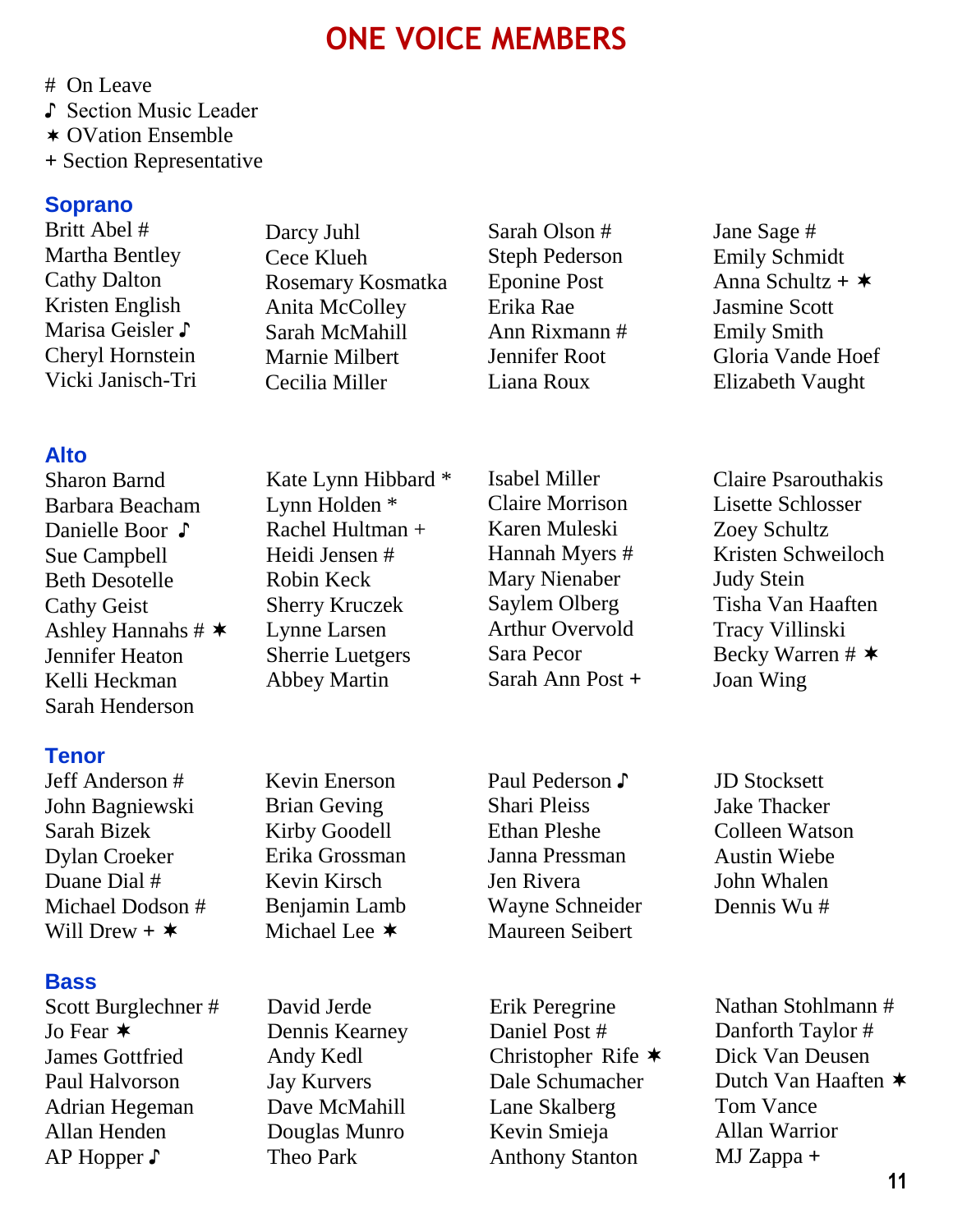#### **Fifth Section Volunteers**

Carmelle Abron Linda Alton Miriam Bagniewski Betsy Bailey Britta Bauer Barbara Beers Anthony Beerswing Linda Bias Beth Blick Marietta Booth Suzanne Born Julian Bowers Anna Brenk Alexander Broughton Lisa Brownstein Barb Carter Theresa Cherubini Courtney Chesher Jeanne Cornish Hannah Davis Jacob Devine Laura Dickinson Jessica Dowell Karen Evans

Anna Garnaas Halvorson Nicole Gibas Karen Grosland Brad Hanson Joe Harriman Jennifer Hatfield Susan Haugh Karla Heaton Stephanie Hipple Cyndi Hopper Katrina Johnson Laurie Jones Nicholas Kay Gary Kelsey Heather Kidd Virginia Kranz Wayne Kuklinski Betsy Lee Evan Lindquist Russ Lovaasen Shay Mackay Sharon McDonald Rebecca Merrill Marilyn Merritt

Jeanne Morgan Anna Muir Randy Okan Sarah Olson Stephanie Peck Mickey Pedina Natalie Peterson Anthony Pierce Julia Reed Elizabeth Reid Joe Rine Miguel Rivas Marjorie Sigel Ned Smith Marcella Spears Dennis Still Paul Sundquist Kaylie Tully Linda Tully Cathie VanDanacker Rosey Vogan Anita Wheeler Linda Wiecher

Juliet Wilhelmi

# **MAJOR DONORS & SPONSORS**

**Foundation & Grant Support**  AM 950 Best Buy Bigelow Foundation Burdick Family Fund of the Minneapolis Foundation Classical MPR – Radio Sponsor Cornerstone Copy Center Community Shares Minnesota James B. Linsmayer Foundation John S. and James L. Knight Foundation Metropolitan Regional Arts Council (MRAC)\* Minnesota State Arts Board\* National Endowment for the Arts St. Paul Cultural STAR Program Stagetime Productions Unity Church Unitarian

\*This activity is made possible by the voters of Minnesota through a Minnesota State Arts Board Operating Support grant, thanks to legislative appropriations from the arts and cultural heritage fund.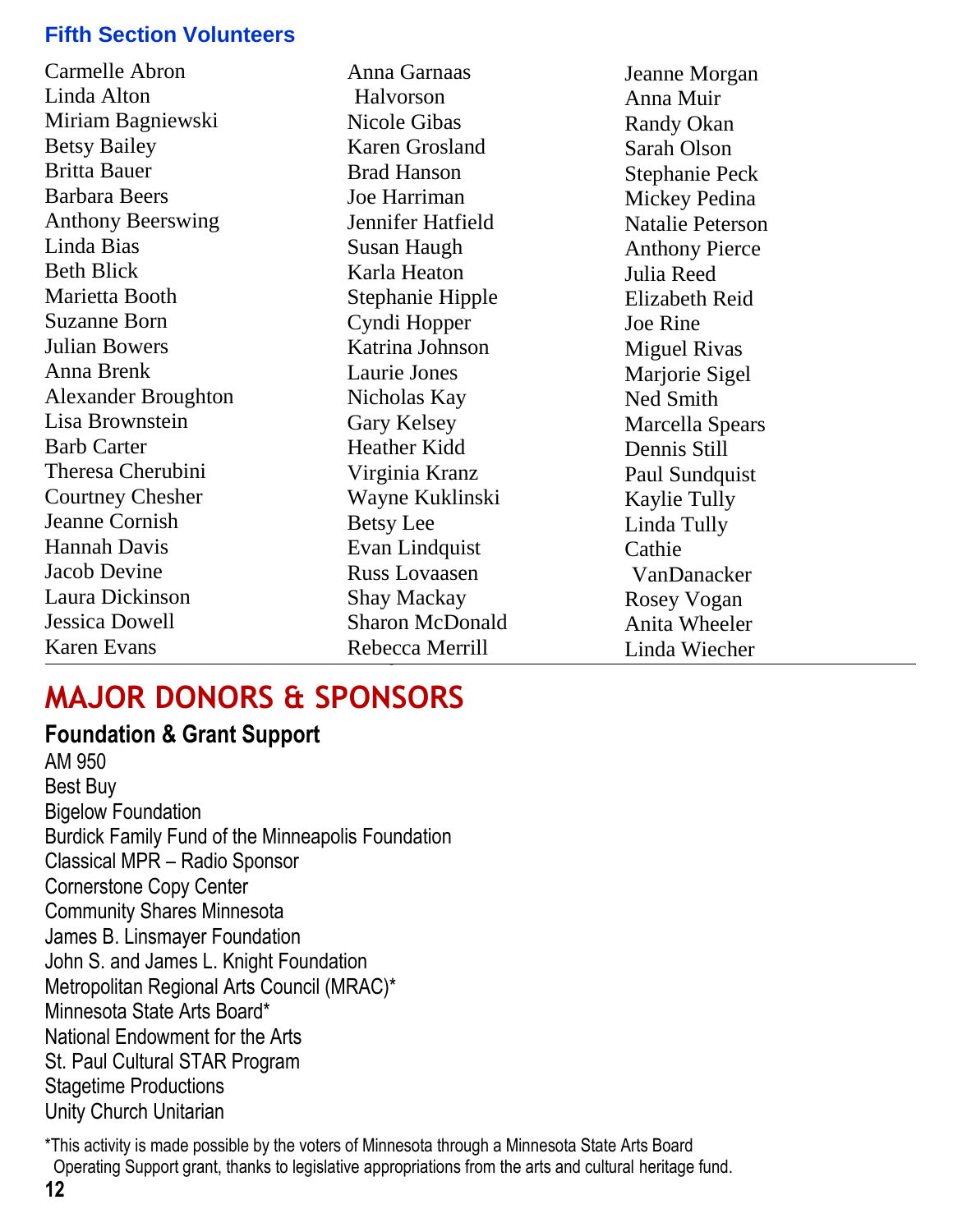## **Major Donors**

#### **The Crescendo Society**

In April 2006, One Voice inaugurated a multi-year giving society to ensure ongoing financial support for our missionbased, social justice-focused work. We are grateful to our exceptional donors who pledged at least \$1,000 per year for five years.

#### **The Crescendo Society Major Donors December 1, 2015 – December 31, 2016**

**Anonymous** Tom Becker and Kyle Kossol Sandra Brau Ronald and Charles Brunk-Parker Donna Doiron Chris and Marisa Geisler James and Jason Gottfried Thomas and Diane Haines Sarah Henderson & Jolynn Nelson Katrina Johnson and Anita Wheeler Tim Kanaley Jon and Lisa Lewis Marnie Milbert and Elaine Voboril Sarah and Jeff Olson Rev. Theo Park and Dennis Christian Shannon Pierce and Rachael Kroog John Sullivan John Whalen

**Planned Giving.** In 2008, One Voice launched a program to honor those who have left One Voice a legacy gift in their wills or estate plans in support of our mission of building community and creating social change. Thank you to the following individuals: Sharon Barnd Sarah Bizek Donna Doiron Charlene Greenwald and Darcy Rowe Jane Ramseyer Miller Carla Peck Paul Petrella Lisette Schlosser Colleen Kay Watson John Whalen

If you have already named One Voice as a beneficiary in your estate plans, or are considering such a gift, please contact Christopher Taykalo at 651.298.1954 or ExecutiveDirector@OneVoiceMN.org. Thank you for your generosity.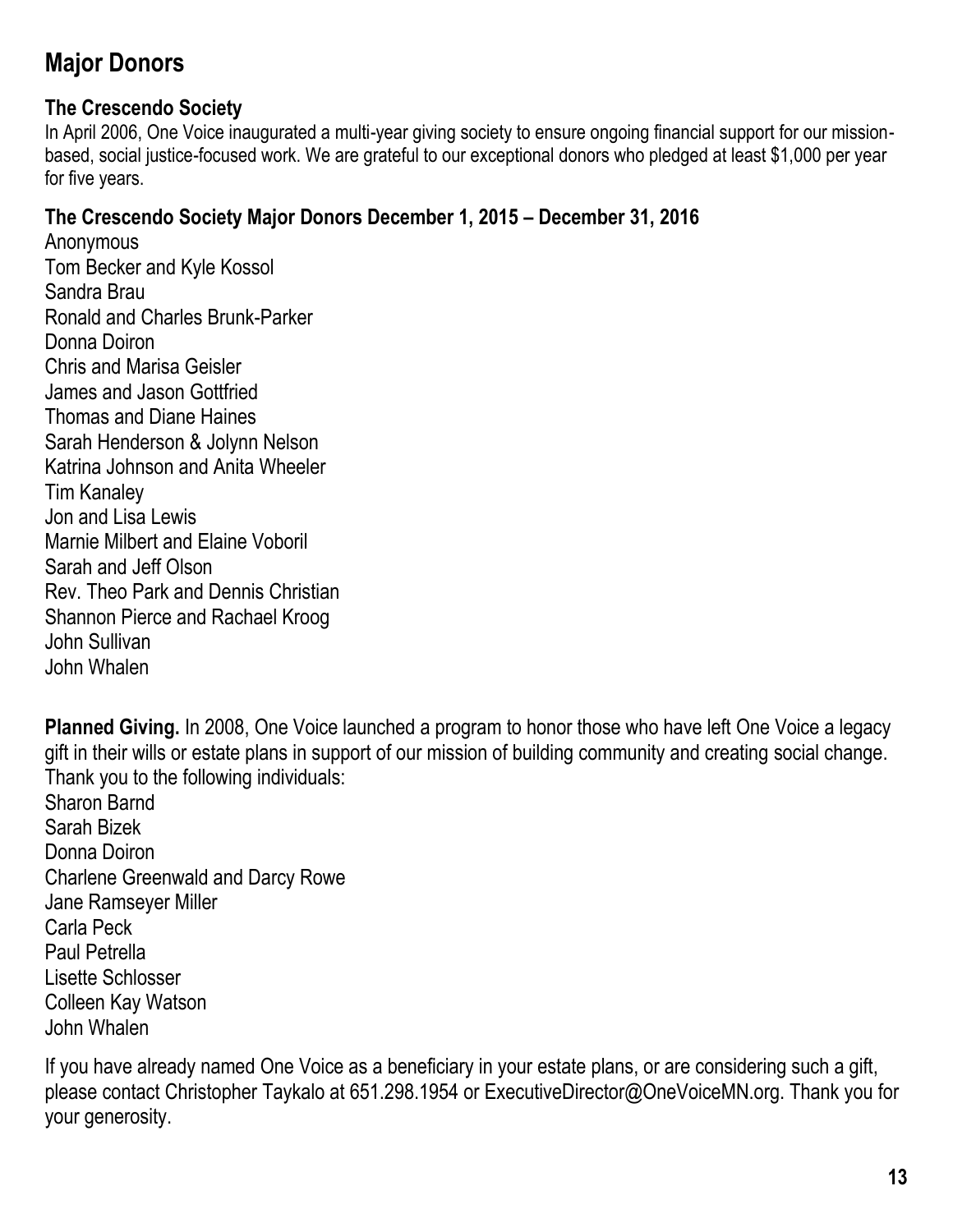

## **2017 Events Calendar**

**The Man Behind The Dream FREE Performance for MLK Day January 16, 2017 • 7:30pm** South High School Auditorium 3131 S 19th Ave, Minneapolis

**OUT in Our Schools One Voice school performance with Well-Strung March 17, 2017**

> **Well-Versed featuring Well-Strung & RECLAIM! March 18, 2017 • 7:30pm** Ordway Concert Hall 345 Washington St., St. Paul

**The Pirates of Penzance Pride Weekend 2017 June 22, 2017 • 7:30pm (Preview) June 24, 2017 • 3:30pm June 25, 2017 • 2:00pm & 5:30pm** Raspberry Island, St. Paul 2 Wabasha St., St. Paul

**Showtune Showdown July 17, 2017 • 7:30pm Woman's Club of Minneapolis** 410 Oak Grove Street, Minneapolis

For a complete performance schedule, volunteer and audition information visit www.OneVoiceMN.org or call 651-298-1954